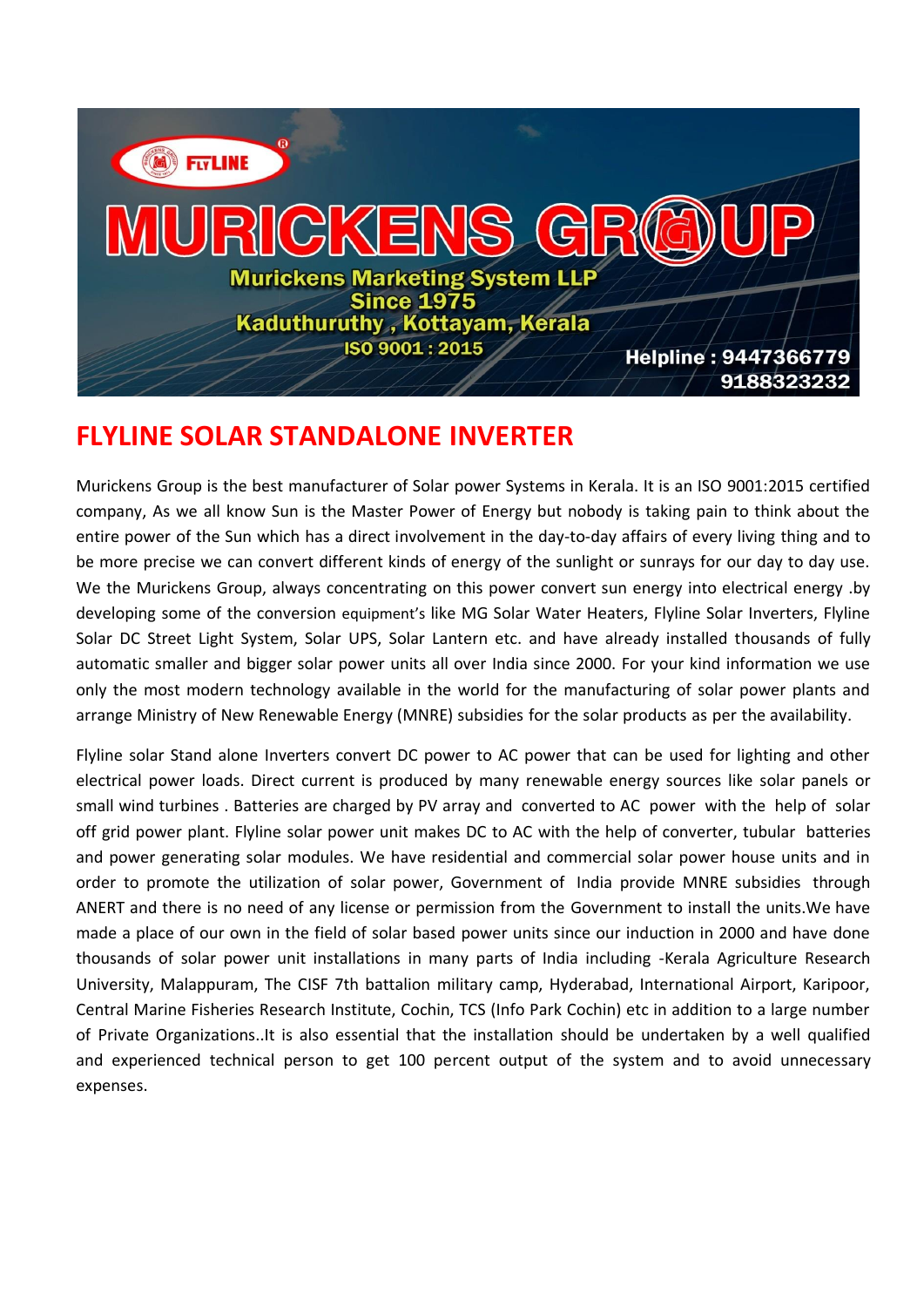## FLYLINE STAND ALONE POWER UNIT FEATURES:-

► Pure sine wave output. •SO: 9001 -2015 Certified solar power conditioner. •IGBT with German PWM intelligent charging technology.►Work with solar power, the best way to save money using natural resource. ►Attractive Designs.►Pollution free type.►Single Switch Operation.►Fully automatic. ►IGBT based topology. ► Protection from lightning, ► Over Load Protection. ▶ Over Charge and Deep Discharge cut off. ► Independent Digital display inverter input and output voltage, load, etc. ►Audio and Visual Indicators. ►Can connect to the existing wiring. ►No husking sound. ►It is a fully automatic built-in charging control or external system, No need of any manpower. ▶Provisions for connecting grid power.

►Optional mains charger ON/OFF switch.►Back-up power support.►Option for customization of back-up power.The Special feature of the system is when we are connected to the main lineand if the battery is full and there is sufficient sunlight the system will automatically cut the main line (KSEB Line) off and connect the solar system. in built in solar charger is floating type and once it fully charges the battery, it goes to trickle charging. This will provide more battery life and can utilize 100 % efficiency of solar panel power..
iMAn ideal unit for day and night power supply.

## FLYLINE STANDALONE SOLAR PCU WORKING MECHANISM

1) When solar energy is sufficient total output load will operate on solar Inverter. Excess solar power will charge batteries.

2) When solar energy is weak then inverter is taking DC source from batteries to compensate the output load.

3) When the battery discharge level reaches 11.2 volt or below the output load is shifted to grid.

4) At day time again each battery become 13.5 v the output load again shift to solar Inverter.

5) At night or when there is no sunlight the batteries reach 70% discharge level (30 % kept as a buffer) the output load is shifted to grid. (Each battery discharge level become 11.5 v )

6) After shifting load to grid the batteries are charged from solar energy and if solar energy not sufficient to charge the batteries, then there is an optional on –off switch ( manual ) to charge the battery from grid upto 12 volt and full charge volt of 13.5 in each battery .

7) By using solar power the solar charger high cut-off is 14.5 V of each battery.

8) At night during changeover of load from battery backup to grid supply (i.e. 70 % battery discharged) and if grid supply is absent then load is shifted to solar inverter to use buffer battery backup (i.e. balance 30 %)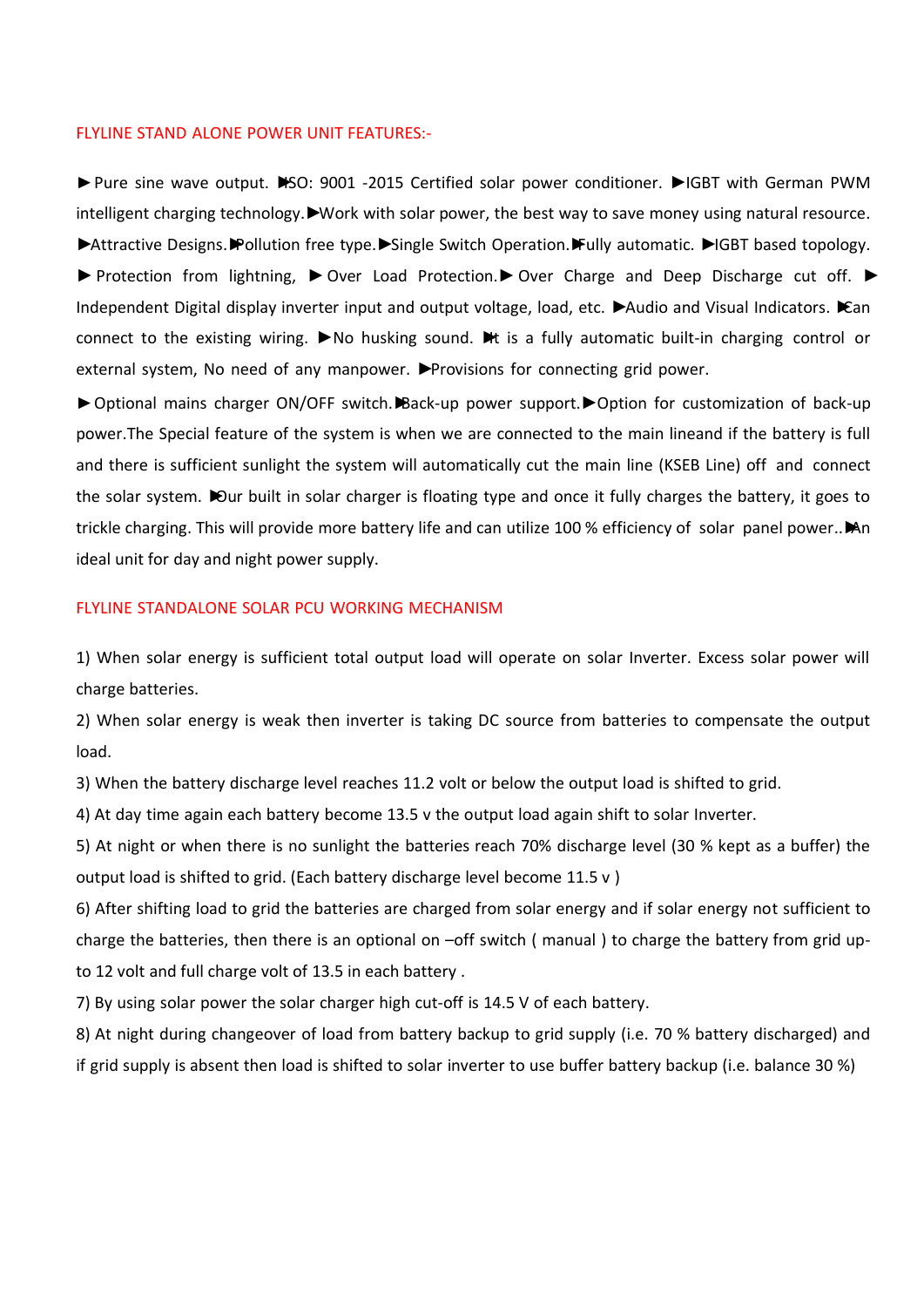

| TECHNICAL FEATURES OF FLYLINE STANDALONE SOLAR POWER |                 |  |  |
|------------------------------------------------------|-----------------|--|--|
|                                                      | <b>INVERTER</b> |  |  |

| SI.<br>No.     | Parameter                    | Single Phase Unit     |                            |                  | Three Phase Unit        |                                    |                         |                        |                                     |
|----------------|------------------------------|-----------------------|----------------------------|------------------|-------------------------|------------------------------------|-------------------------|------------------------|-------------------------------------|
| $\mathbf{1}$   | Rating                       | 1 KVA to 15 KVA       |                            | 6 K A to 100 KVA |                         |                                    |                         |                        |                                     |
| $\overline{2}$ | <b>Battery Volt</b><br>/KVA  | 1KVA-<br>36V          | 2KVA-<br>48-72V            | 3KVA-<br>72V     | 5KVA-<br>$96 -$<br>192V | 8KVA-<br>120V-<br>192 <sub>v</sub> | 10KVA-<br>192-<br>240V  | 12KVA-<br>192-<br>240V | 15KVA-<br>240V-<br>348 <sub>v</sub> |
| 3              | Input<br>Voltage<br>Range    |                       | 190 V-270 V ac or solar dc |                  |                         |                                    | 375-450V ac or solar dc |                        |                                     |
| $\overline{4}$ | Nominal<br>Output<br>Voltage | 220V                  |                            | 415V             |                         |                                    |                         |                        |                                     |
| 5              | Output<br>Frequency          | $±1\%$                |                            | ± 3%             |                         |                                    |                         |                        |                                     |
| 6              | Input<br>Frequency           | 50 Hz: $\pm$ 1%       |                            | 50 Hz: $\pm$ 1%  |                         |                                    |                         |                        |                                     |
| $\overline{7}$ | Power<br>Factory             | -0.8 lagging to unity |                            |                  |                         |                                    |                         |                        |                                     |